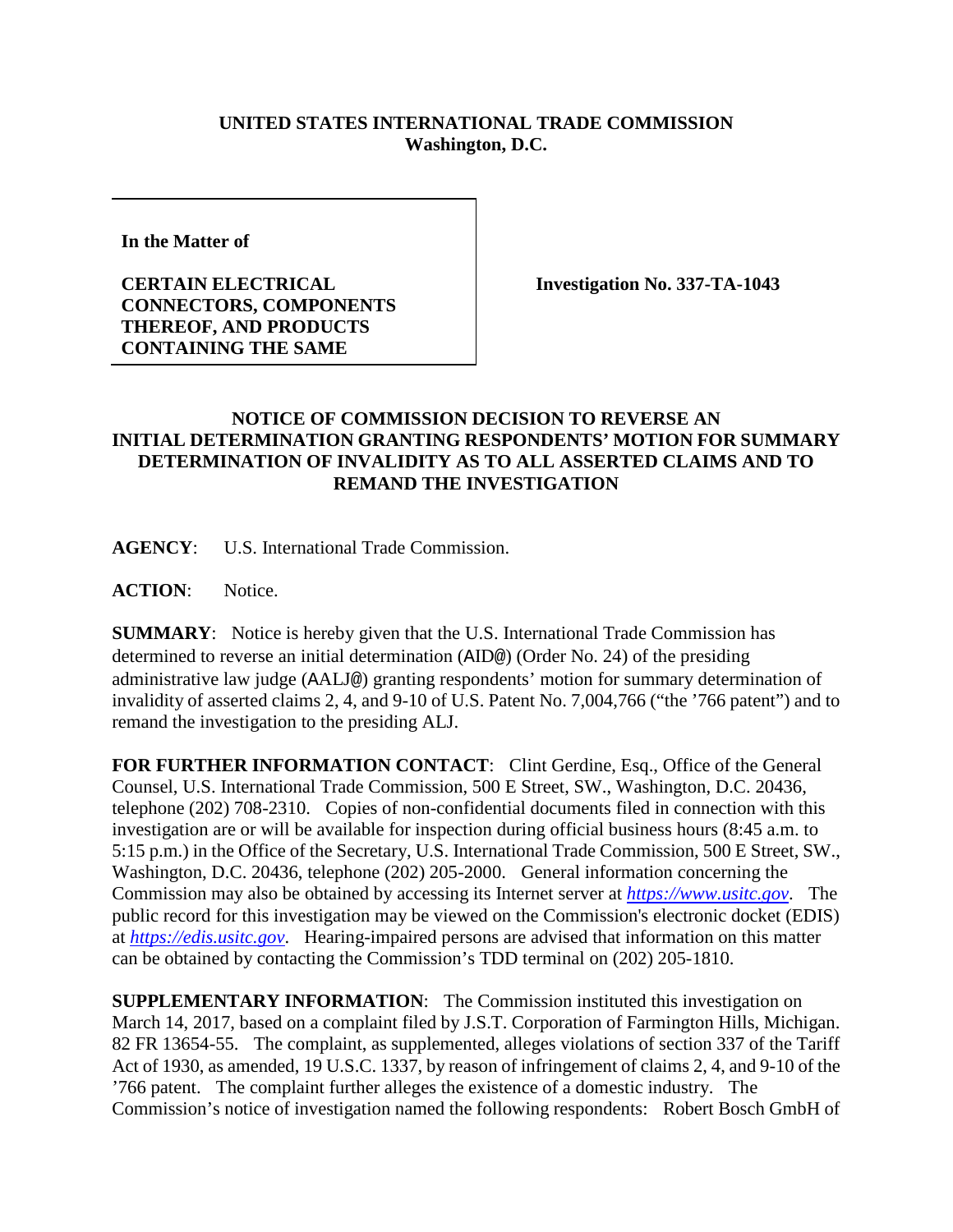Baden-Wuertemberg, Germany; Bosch Automotive Products (Suzhou) Co., Ltd. of Jiangsu, China; Robert Bosch LLC of Broadview, Illinois; Robert Bosch, Sistemas Automatrices, S.A. de C.V. of Chihuahua, Mexico; Robert Bosch Ltda. of Campinas-SP, Brazil; and Hon Hai Precision Industry Co., Ltd. and Foxconn Interconnect Technology, Ltd., both of New Tapei City, Taiwan. The Office of Unfair Import Investigations is not participating in the investigation.

On September 28, 2017, the ALJ issued a *Markman* Claim Construction Order (Order No. 23) finding indefinite the following claim terms: "end regions," "proximate to two opposite ends," and "the second holes are provided in a center region of the tine plate between the end regions." These terms are found in each asserted claim of the '766 patent. On October 10, 2017, respondents filed an unopposed motion for summary determination of invalidity of all asserted claims based on Order No. 23's findings of indefiniteness.

On October 16, 2017, the ALJ issued the subject ID (Order No. 24) granting respondents' motion for summary determination of invalidity of claims 2, 4, and 9-10 of the '766 patent and staying the procedural schedule. The ALJ found that summary determination of invalidity of these claims is appropriate based on his previous finding of indefiniteness as to these terms in his *Markman* Order. *See* Order No. 23 at 7-15 (expressly incorporated by reference). Complainant filed a petition for review on October 27, 2017. On November 3, 2017, respondents filed their combined response in opposition. On November 14, 2017, complainant filed a motion for leave to file a reply to respondents' response along with its reply. On November 17, 2017, respondents filed their combined response to complainant's motion for leave. The Commission has determined to deny the motion.

On November 30, 2017, the Commission determined to review the subject ID. Specifically, the Commission determined to review the ID's finding that claim terms "end regions," "proximate to two opposite ends," and "the second holes are provided in a center region of the tine plate between the end regions" are indefinite, thereby rendering the asserted claims invalid.

Having reviewed the record in this investigation, including the subject ID, the petition for review, and the response thereto, the Commission has determined to reverse the ID's granting of summary determination of invalidity, including Order No. 23's finding of indefiniteness, and to construe the terms at issue from asserted claims 2, 4, and 9-10 of the '766 patent. Specifically, the Commission construes the terms as follows: (1) "end regions" to mean "the areas located at the two opposite ends of the tine plate in the substantially longitudinal direction"; (2) "proximate to two opposite ends" to mean "adjacent to the two opposite ends of the tine plate in the substantially longitudinal direction"; and (3) "the second holes are provided in a center region of the tine plate between the end regions" to mean "the second holes are located in a center area that is located between the areas at the two opposite ends of the tine plate in the substantially longitudinal direction." Accordingly, the Commission has also determined to remand the investigation to the presiding ALJ for proceedings consistent with the Commission's claim construction.